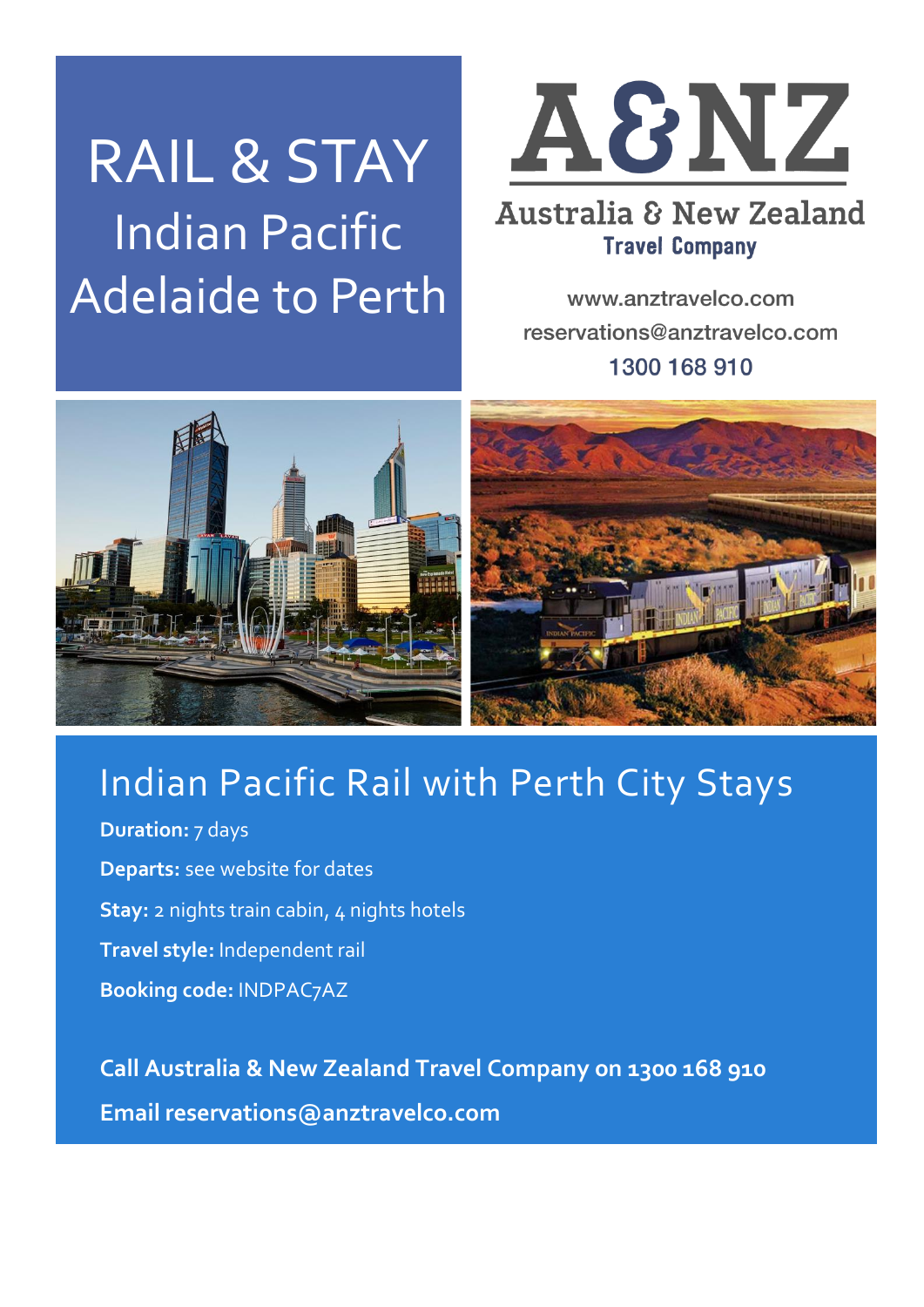#### **About the holiday**

"Holiday of a lifetime" gets bandied about a lot, but we think this epic rail journey is worthy of the acclaim!

Board the legendary Indian Pacific to experience a rail journey unlike any other from Adelaide to Perth. Indulge in the fully-inclusive Gold Class service on board and enjoy fascinating off-train experiences in Cook and Rawlinna, like an unforgettable outback dinner under the sparkling Nullarbor skies.

Adelaide and Perth accommodation is included to make sure you get the most out of your visit on this extended holiday. Both of the state capitals have plenty to offer, with a wealth of galleries, outdoor activities, bars, cafes and great restaurants!

#### **Why you'll love this trip**

Luxury travel across Australia with all your meals & drinks included on the Indian Pacific. Fantastic off-train experiences & stops at Cook & the Nullarbor. Great chance to spend a few nights in Adelaide and Perth either side of the train trip. This bucket-list journey helps you see a lot more of Australia!

#### **Travel date**

#### **Departs select dates from Adelaide\***

**2022 & 2023** – See the website for details

*Note: Space is limited so please contact us for current availability & prices may vary depending on when you travel. Price is based on Gold Twin Cabin on the train, please contact us for single cabin rates.*

**Please see www.anztravelco.com.au for current prices**

**Call Australia & NZ Travel on 1300 168 910 for more information.**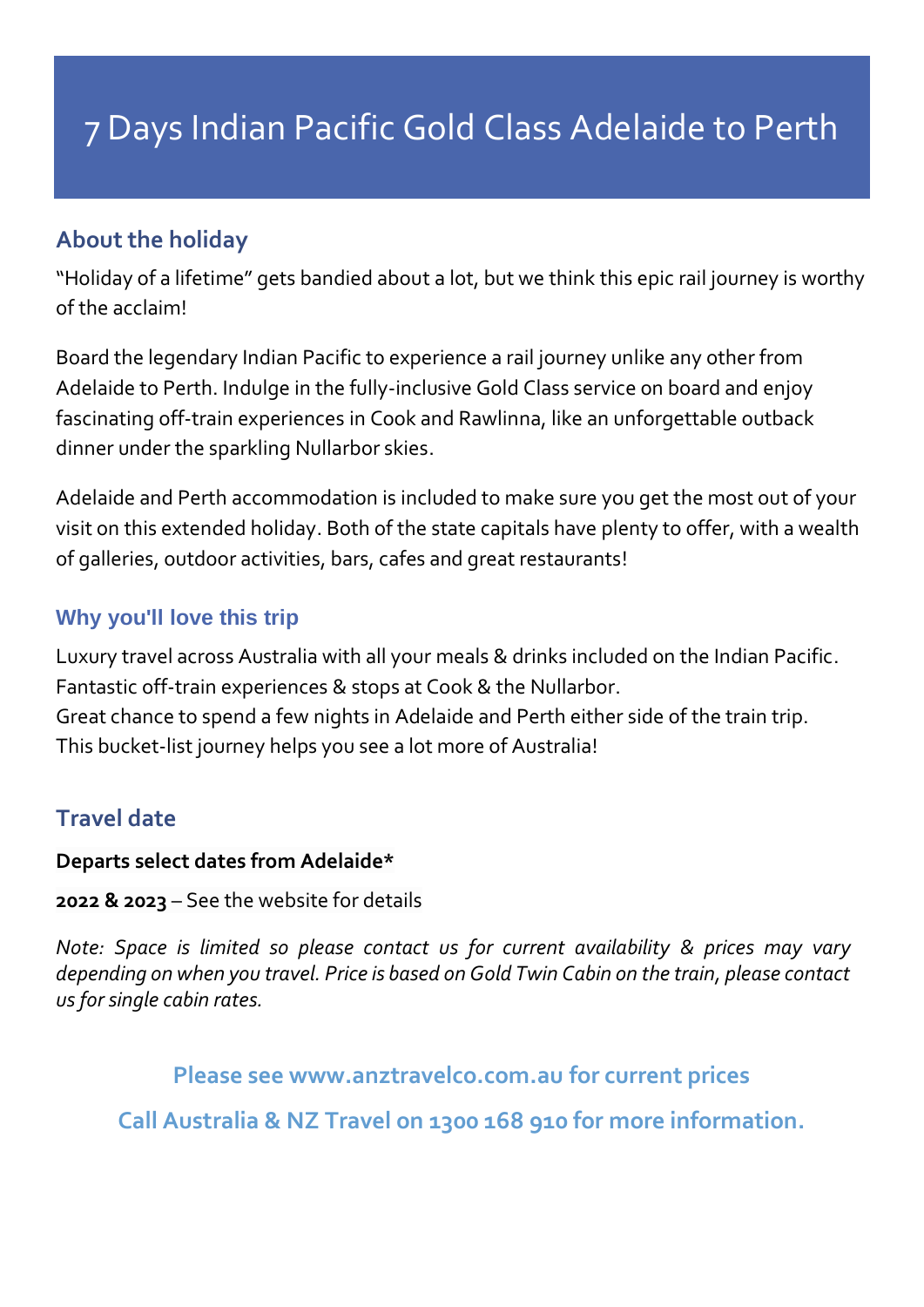

#### **Holiday Inclusions**

**Train** – 3 days Indian Pacific Rail Journey from Adelaide to Perth 2 Nights Indian Pacific Gold Class twin cabin with private ensuite Off-train experiences as per itinerary All meals onboard FREE beverages throughout your journey FREE toiletries kit Cabin Steward service, in-cabin music and commentary

**Hotels** – 4 nights in standard rooms at hotels listed or similar

2 nights Adelaide, Riviera Hotel

2 nights Perth, Riverview On Mount Street Hotel

#### **Package excludes:**

Transport to Adelaide/from Perth – please request a quote for the latest airfare deals All transfers

Meals & sightseeing not specified

Personal items, such as drinks, snacks, laundry etc.

Travel insurance is strongly recommended

Prices are based on twin share, please contact us for single rates

#### *This package is subject to confirmation by the rail company, hotels and local suppliers. Book conditions & cancellation fees apply.*

**Want to extend your holiday, add flights or a tour of Western Australia?**

**Call Australia & NZ Travel on 1300 168 910 for current rates & travel deals.**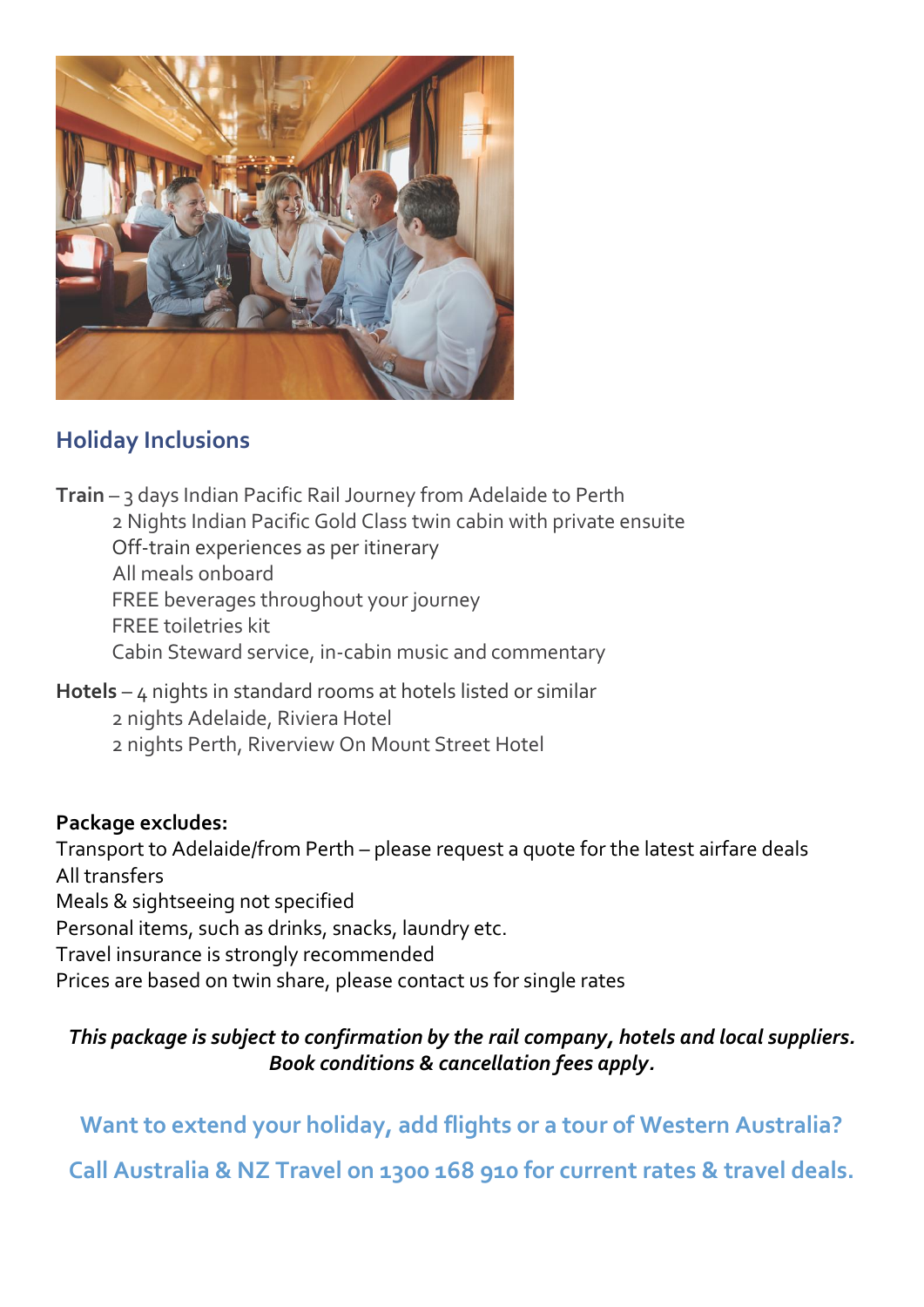

#### **Itinerary**

#### **DAYS 1–2 Adelaide**

Arrive in Adelaide and make your own way to your hotel, then enjoy exploring the city's many attractions. Nearby there's also the great beaches around Glenelg or you can choose to take a day trip to visit the picturesque Barossa Valley and its fabulous boutique wineries.

#### **DAYS 3-5 Indian Pacific Adelaide to Perth**

Make your way to the station to board the Indian Pacific from South Australia's cultural capital city of Adelaide to the sunny, welcoming city of Perth in Western Australia. The journey takes you through one of the world's most spectacular yet unforgiving landscapes and follows in the footsteps of hardy pioneers who forged new lives in the harshest of environments.

Celebrate the start of the journey with the 'Flavours of South Australia Welcome Dinner', held at the Adelaide Parklands Terminal. A showcase of fabulous food and world-class wine, this complimentary pre-boarding event delivers the best bottles from around SA and sublime regional offerings from both land and sea. Then settle back, relax, in the privacy of your air-conditioned cabin or head to the Outback Explorer Lounge and enjoy a welcome drink in the company of other passengers.

The first light of dawn illuminates the vast and remote emptiness of the Nullarbor as your train carries you through the longest single stretch of railway line in the world. While your watching the stunning outback unfold from the comfort of the train, indulge yourself in the fine dining experience for which the Indian Pacific is renowned. The elegant Queen Adelaide Restaurant serves up mouth-watering fare produced onboard by talented chefs, wash it down with a glass or two of fine wines from the extensive selection available. The evening offers a chance to alight at remote Rawlinna and enjoy a traditional outback dinner under star spangled Nullarbor skies.

The following morning the Indian Pacific rolls into the undulating landscape and emerald vales of the scenic Avon Valley as you approach your final destination, Perth, you've just completed an unforgettable adventure on one of the world's great railway journeys. Catch a taxi to your Perth hotel to overnight for your 2-night stay.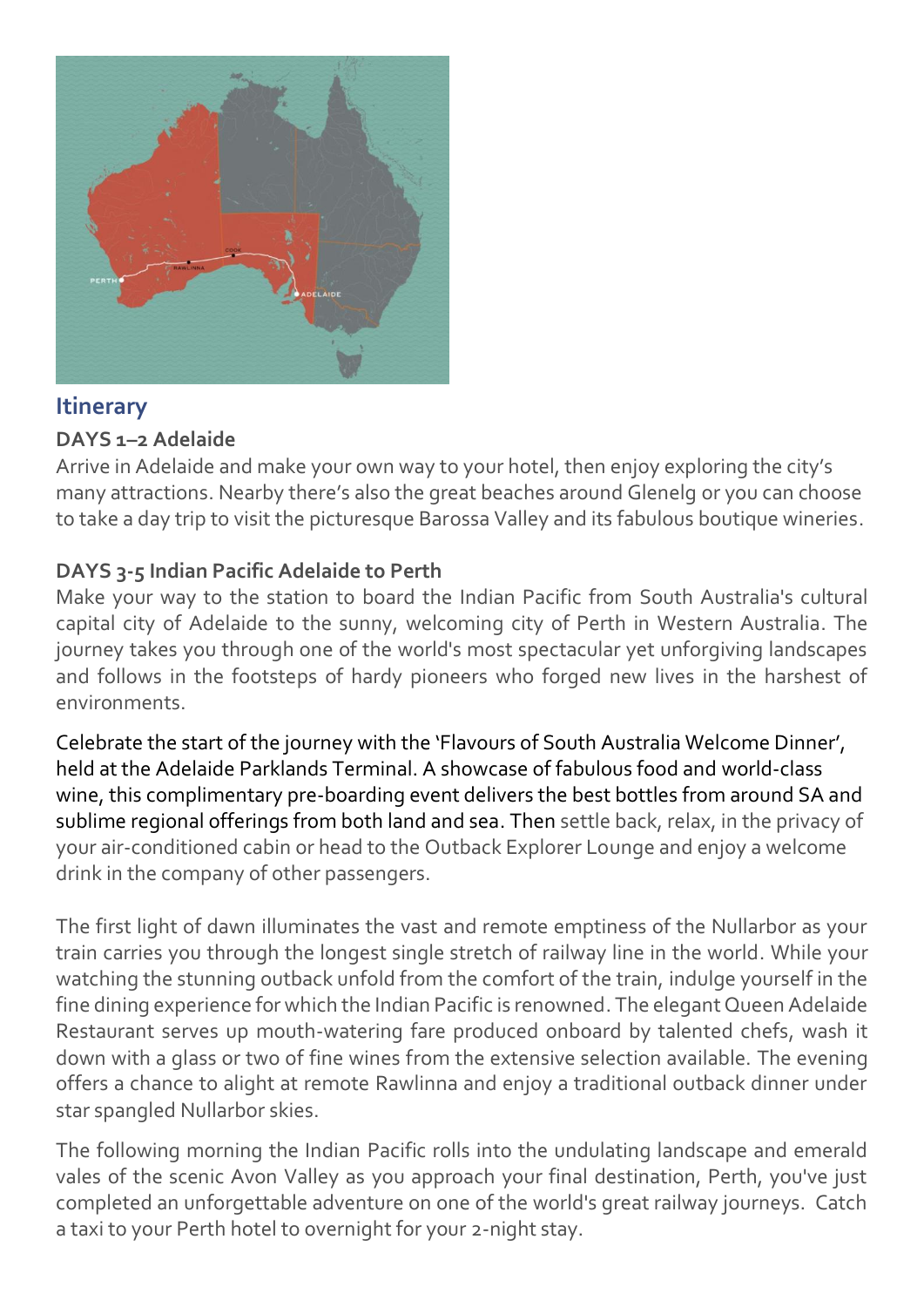#### **DAY 6 Perth**

Your time is free to familiarise yourself with the city. Perth is Western Australia's smiling capital city, cerulean skies, white sand beaches and turquoise waters make it a paradise for outdoor lovers, the city is vibrant chic and modern, galleries, festivals and performance venues are cultural must-sees, a wealth of bars, cafes, restaurants and clubs cater for those in search of dining and entertainment. You can also cruise the Swan River, explore the historic port city of Fremantle or take a day trip to picturesque Rottnest Island.

#### **DAY 7 Farewell Perth**

Time to check out of your hotel in the morning and say goodbye to Perth. We hope you've enjoyed this iconic rail journey!

*Please note: the day-by-day itinerary is intended as a guide only. Travel can be unpredictable and changes may need to be made for passenger comfort and safety. Weather forecasts, travel restrictions, public holidays, government regulations and road or rail conditions can all impact travel itineraries and any necessary changes will always be in the best interest of travellers and it pays to be open-minded and flexible in such instances.*

#### **Optional Rottnest Island Tour**

Travel to beautiful Rottnest Island, a low, sandy isle just off the coast of Perth. It is a dream to visit by bike. Cars aren't allowed on the island roads, meaning you can cruise along in peace and quiet, stopping off at secluded beaches to swim, snorkel and sunbathe at your leisure.

Step aboard a high-speed, ocean-going ferry to skim over the waves to Rottnest Island. Watch for shorebirds and fur seals on the rugged coast as you approach the island, and then hop off and pick up your bike right on the jetty. Strap on your helmet and get to pedalling – the whole island is yours to explore, and at just 7 miles (11 km) long, you can bike from one end to the other at your own pace. Ride from beach to beach, lock up your bike and trek along boardwalks or coastal trails and stop whenever you'd like to swim, lounge or picnic in the beautiful island surroundings. Watch for pods of dolphins and humpback whales from lookout points along the shore, and keep your eyes peeled for the island's most famous residents – adorable quokkas. You can splash into the balmy, aquamarine waters to snorkel among schools of tropical fish and bright coral, ride up to the historic lighthouse at the West End, and invent your own itinerary as you pedal from point to point. It's the perfect active outing for soaking up the sun, taking in the scenery and getting a little exercise, too, during your day on Rottnest Island.

*Contact us for prices to add this great day tour.*

**Call Australia & NZ Travel Company on 1300 168 910 for more information.**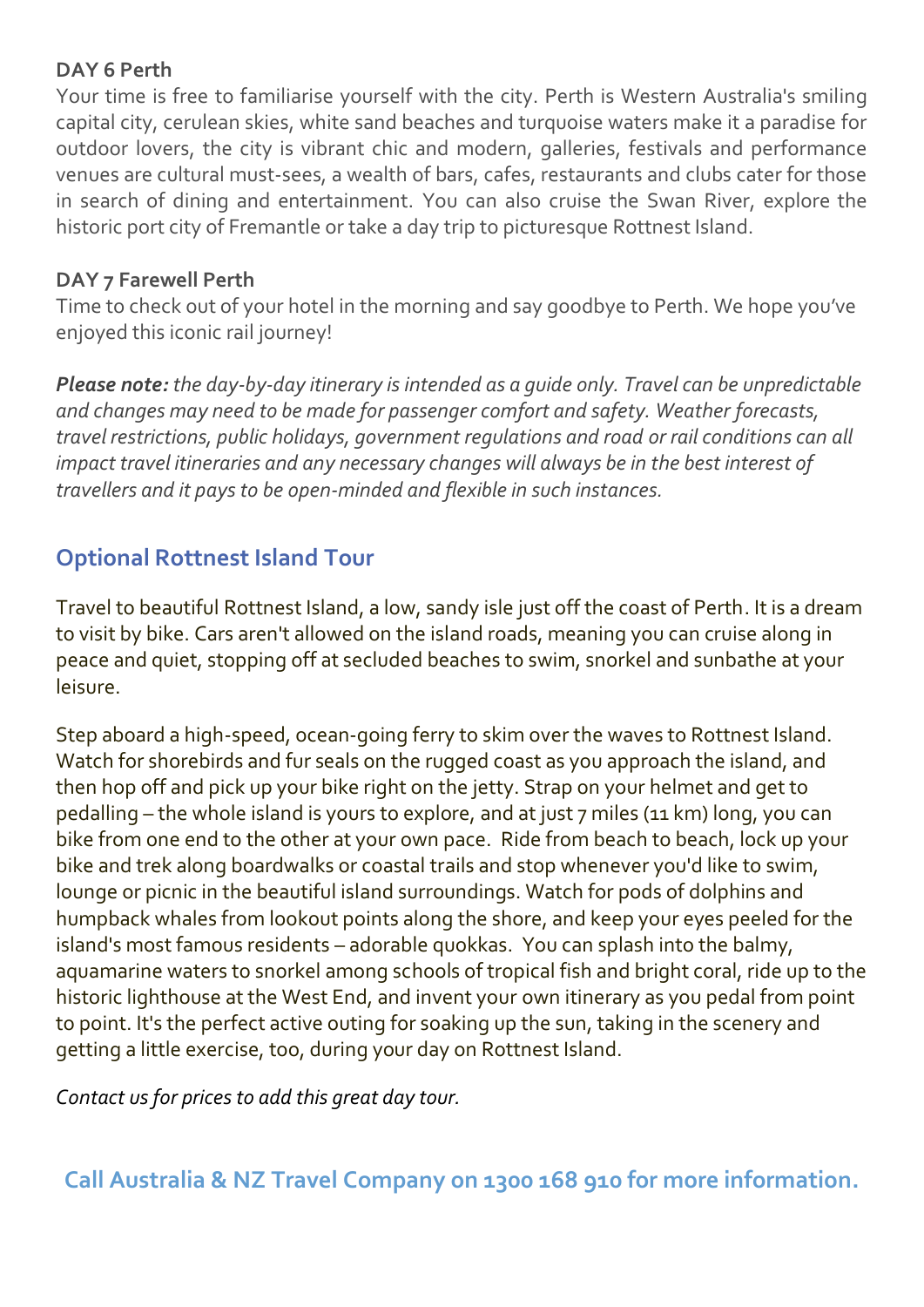

#### **On board the Indian Pacific**

Relax in your private Gold Class Cabin and watch the stunning landscapes of Australia pass by through your large window as you leave the everyday world behind on this luxurious train. The romance, adventure and comfort of rail are yours to experience, along with the incredible dining and exclusive off-train experiences.

#### **Australia & New Zealand Travel Company is a full-service travel agency**

**Want flights, car hire, escorted tours, airport transfers, travel insurance & more?** Our team of experienced travel consultants can help put together a holiday with all the inclusions that you need. Email us today on [reservations@anztravelco.com](mailto:reservations@anztravelco.com) with your preferences for any of our packages.

#### **AFFORDABLE HOLIDAYS – How do we do it?**

We know Australia & New Zealand like the back of our hand. We go directly to local suppliers to source the best possible price and holiday for you. That's why our holidays are more affordable. We work with reputable travel professionals that offer exceptional service and tours at just the right price. If you think you are paying too much for your travel arrangements, please give us a call, we will do our best to find you the ideal holiday!



ATAS Accreditation: A17378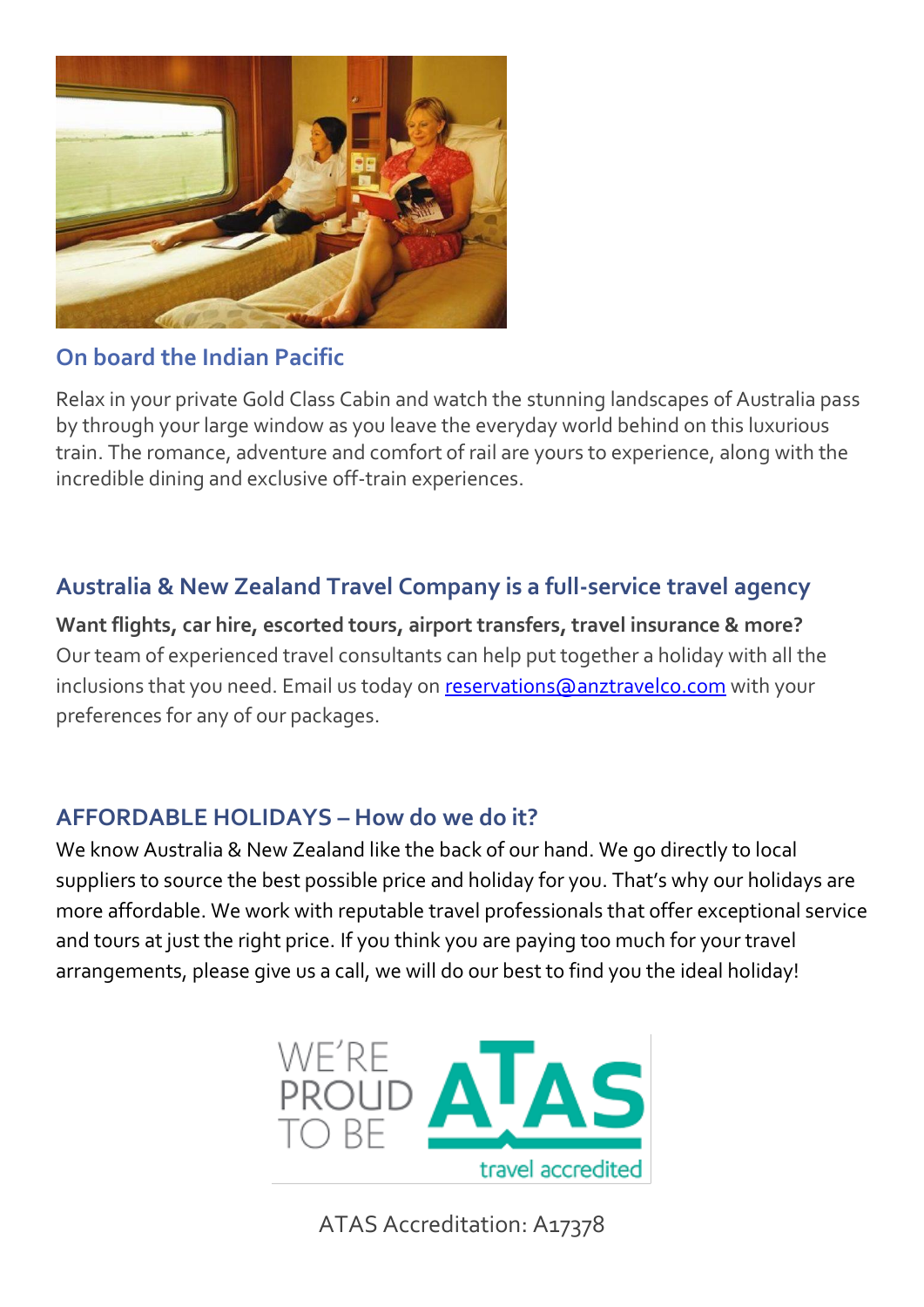The Australian Federation of Travel Agents Accreditation Scheme (ATAS) vets travel agents against strict criteria to ensure they meet certain standards, are reliable and professional businesses. ATAS agents need to meet high levels of business discipline, training, compliance with Australian Consumer Law and compliance with a strict code of conduct. We have met these stringent requirements in order to become nationally accredited and this means you can book your travel with confidence, knowing that you're in the safe hands of a trusted and reputable travel agent. Further information can be found at [www.atas.com.au](https://www.atas.com.au/)

## **For enquiries & reservations Call 1300 168 910 or email reservations@anztravelco.com**



#### Australia & New Zealand **Travel Company**

#### *Travel On Demand Pty Ltd trading as* **AUSTRALIA & NEW ZEALAND TRAVEL COMPANY BOOKING CONDITIONS**

#### **Please read the following information prior to making your reservation**

Our full set of terms and conditions can be [viewed and downloaded on our website,](https://anztravelco.com.au/booking-conditions/) or supplied on request from our office. We highly recommend you read Australia & New Zealand Travel Company booking conditions prior to make your holiday reservations. This is the contract under which both parties enter, therefore we request that you only make a booking if you agree with these conditions.

This is a summary in brief for our customers:

- 1. Upon making a reservation with Australia & New Zealand Travel Company you will receive a booking form, which needs to be filled out and signed to confirm that you agree to the terms and conditions.
	- 2. Your booking will then be confirmed to you in writing and you will be required to make a payment to secure your reservation (amount will be advised when booking).
- 3. At this time, you must take out travel insurance for your holiday to protect you against any unforeseen circumstances.